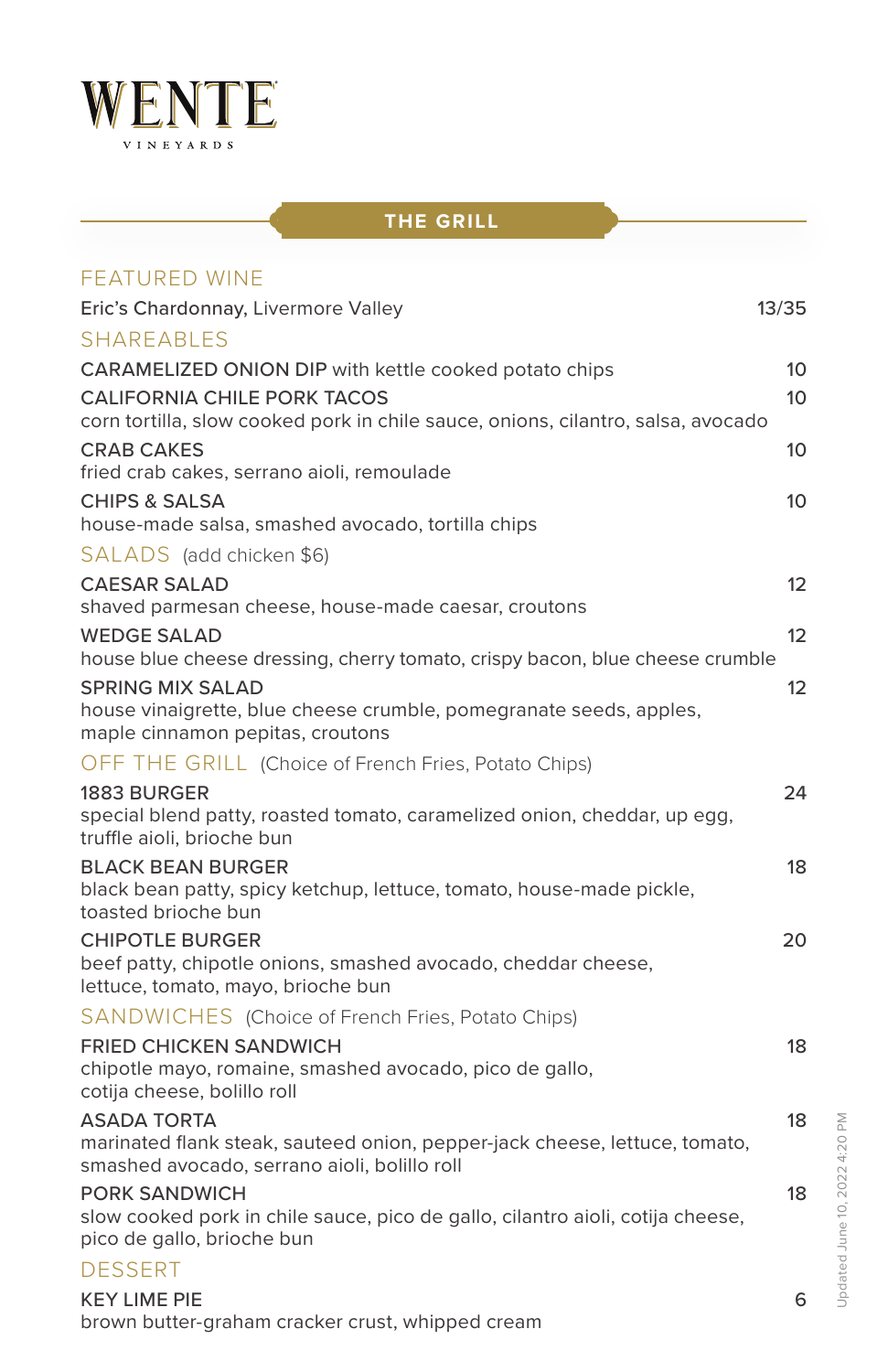# SPARKLING WINE—Wente Vineyards Limited Release Brut, Arroyo Seco, Monterey 15 15 40 WHITE—Wente Vineyards Niki's Rosé, Arroyo Seco, Monterey 13 35 Louis Mel Sauvignon Blanc, Livermore Valley 10 18 Eric's Chardonnay, Livermore Valley 13 35 Morning Fog, Chardonnay, Livermore Valley 11 12 Riva Ranch Vineyard Chardonnay, Livermore Valley 11 22 Riverbank Riesling, Arroyo Seco, Monterey 10 18 RED—Wente Vineyards Southern Hills Cabernet Sauvignon, Livermore Valley 10 20 Sandstone Merlot, Livermore Valley 10 20 Wetmore Vineyard Cabernet Sauvignon, Livermore Valley 12 30 SPECIALTY COCKTAILS BLOODY MARY 10 Tito's vodka, house mix, pickled green bean bacon (1) MOSCOW MULE 12 Absolut vodka, Fever Tree ginger beer, lime OLD FASHIONED 12 Bulleit bourbon, brown sugar, Angostura bitters, orange CADILLAC MARGARITA 13 Patron Silver tequila, lime, Grand Marnier DRAFT BEER (selections may change) Altamont Maui Waui IPA 7 Altamont Mac Drizzle Gold Golden Ale 7 Altamont Rich Mahogany Red Ale **7** and 7 Altamont Hella Hoppy 7 NON ALCOHOLIC Spring Water 3

| <b>Spring Water</b> |  |
|---------------------|--|
| Soda                |  |
| Iced Tea            |  |
| Lemonade            |  |

18% Gratuity will be added for parties of six or more guests.

Consuming raw or undercooked food may increase your risk of food borne illness.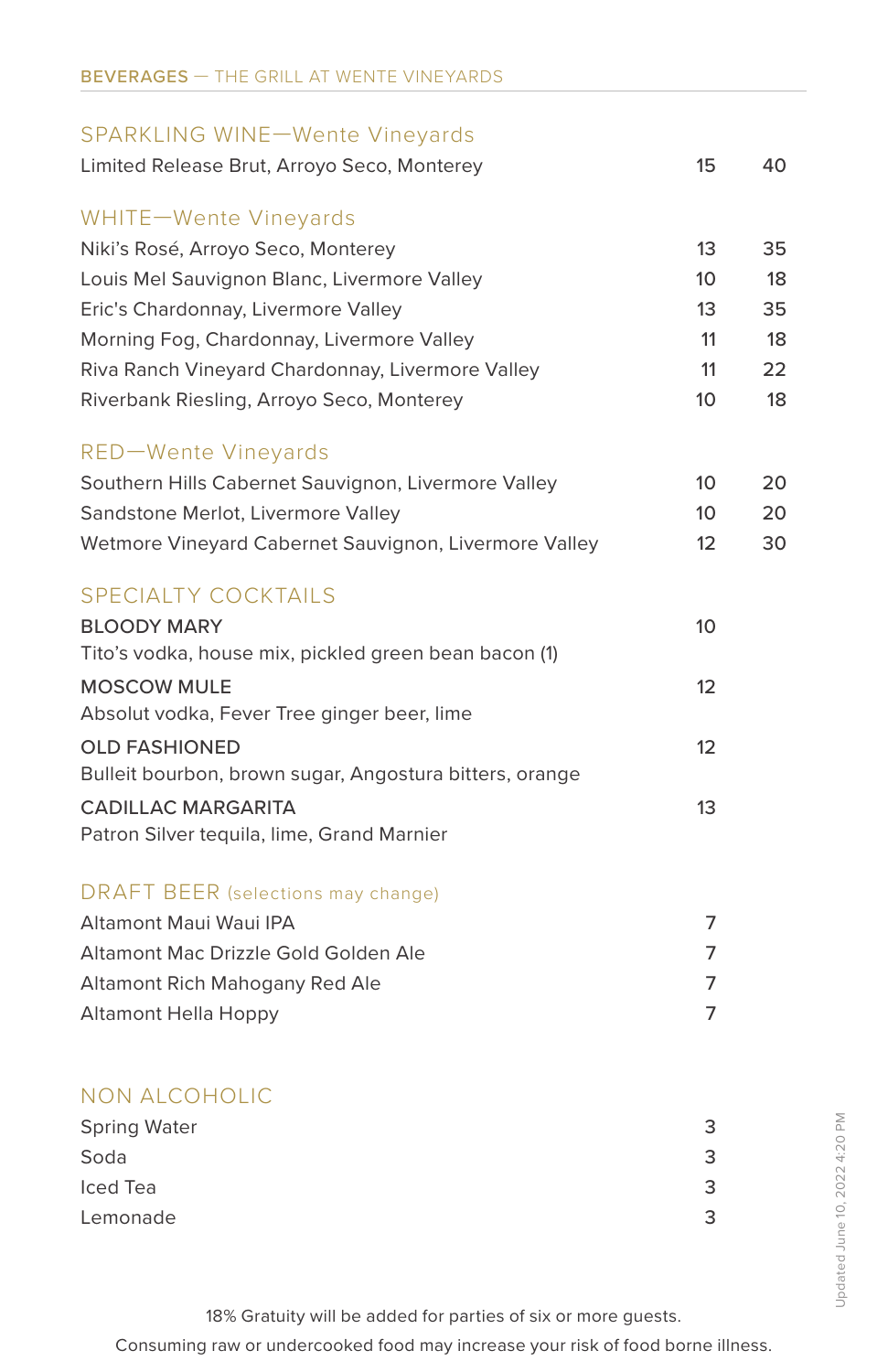#### SPIRITS — THE GRILL AT WENTE VINEYARDS

| Johnnie Walker Red    | 9  |
|-----------------------|----|
| Johnnie Walker Black  | 11 |
| Johnnie Walker Blue   | 50 |
| Chivas 12 year        | 10 |
| Chivas 18 year        | 15 |
| Glenlivet 21 year     | 39 |
| Glenlivet 25 year     | 62 |
| Lagavulin 16 year     | 24 |
| Macallan 12 year      | 14 |
| Macallan 12 year D.C. | 16 |
| Oban 14 vear          | 26 |

#### GIN

| Plymouth               | 10 |
|------------------------|----|
| <b>Nolets</b>          | 11 |
| <b>Bombay Sapphire</b> | 10 |
| Tangueray Ten          | 11 |

#### SCOTCH WHISKEY **AMERICAN WHISKEY**

| Johnnie Walker Red   | 9  | Knob Creek              | 10 |
|----------------------|----|-------------------------|----|
| Johnnie Walker Black | 11 | <b>Woodford Reserve</b> | 11 |
| Johnnie Walker Blue  | 50 | <b>Buffalo Trace</b>    | 10 |
| Chivas 12 year       | 10 | Maker's Mark            | 10 |
| Chivas 18 year       | 15 | Seagrams Seven          | 10 |
| Glenlivet 21 year    | 39 | Bulleit 10 year         | 13 |

#### **TEQUILA**

| Macallan 12 year      | 14 | Cazedores            | 10  |
|-----------------------|----|----------------------|-----|
| Macallan 12 year D.C. | 16 | <b>Patron Silver</b> | 11  |
| Oban 14 year          | 26 | Don Julio Blanco     | 11  |
|                       |    | Don Julio 1942       | 30. |

### COGNAC

| Nolets                 | Hennesey       |    |
|------------------------|----------------|----|
| <b>Bombay Sapphire</b> | Remy Martin XO | 38 |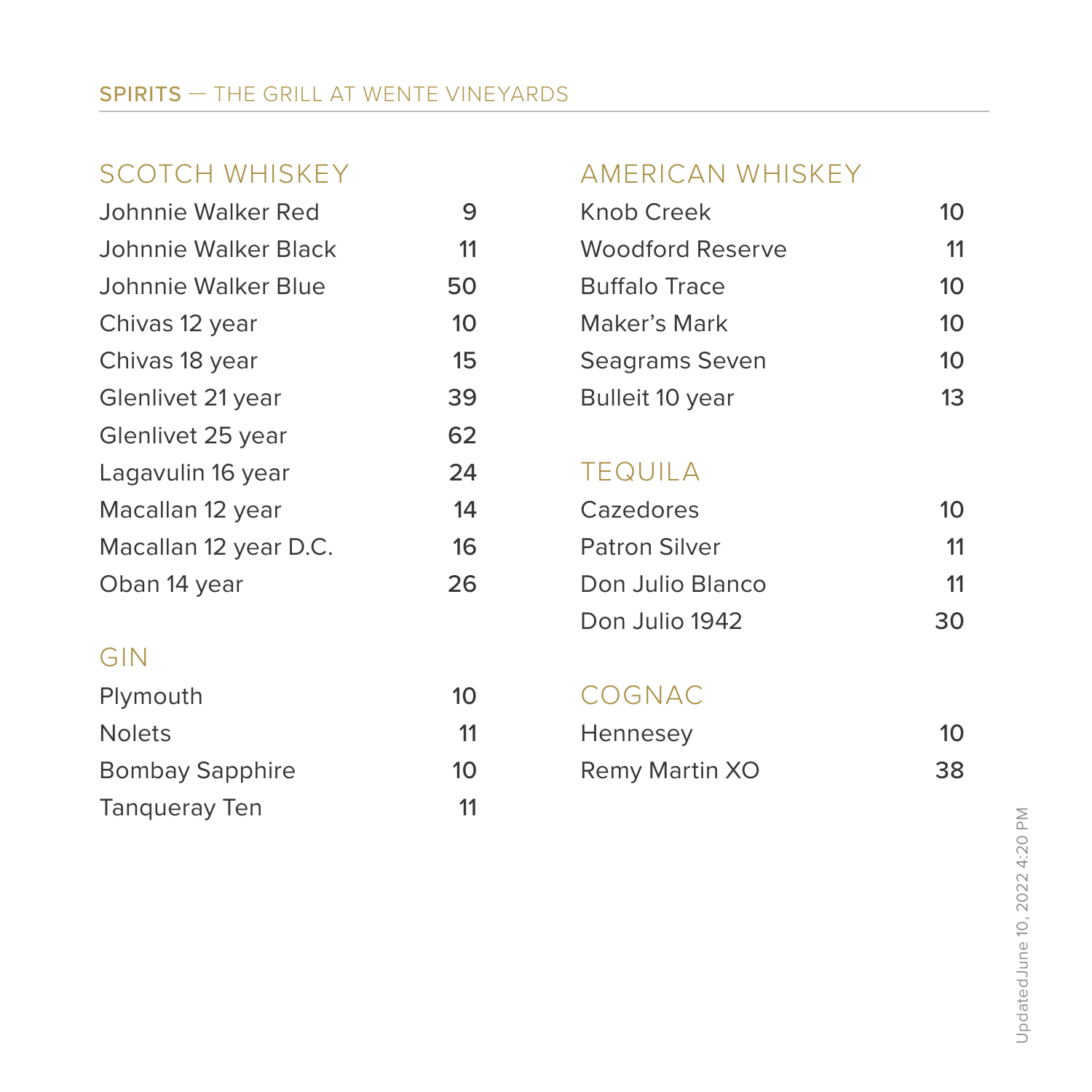|           | <b>SPARKLING WINE</b>                             |    |
|-----------|---------------------------------------------------|----|
| <b>NV</b> | Behrens Family, The Road Les Traveled             | 40 |
|           | <b>WHITE</b>                                      |    |
| 2017      | <b>Ziata Sauv Blanc</b>                           | 27 |
| 2016      | <b>Behrens Family Sauv Blanc</b>                  | 30 |
| 2016      | Grey Stack Rosemary's Block Sauv Blanc            | 35 |
| 2017      | Cuda Ridge Sauv Blanc                             | 60 |
| 2016      | <b>Handley Pinot Gris</b>                         | 21 |
| 2016      | <b>Kracher Pinot Gris</b>                         | 21 |
| 2016      | Sonoma Cutrer Chardonnay 375 ml (6)               | 14 |
| 2014      | Landmark Chardonnay 375 ml (6)                    | 14 |
| 2015      | Buena Vista North Coast Chardonnay                | 20 |
| 2017      | Cuvaison Chardonnay                               | 28 |
| 2017      | Sonoma Curter Chardonnay                          | 30 |
| 2017      | Jax Vineyard Chardonnay                           | 35 |
| 2015      | Alexander Valley Chardonnay, Wetzel Family        | 46 |
| 2015      | Macphail Chardonnay                               | 41 |
| 2010      | Littorai Chardonnay                               | 55 |
| 2010      | Rochiolo Chardonnay                               | 55 |
| 2015      | Arista Chardonnay                                 | 55 |
| 2016      | Arista Chardonnay, Ritchie Vineyard Russian River | 65 |
| 2014      | Handley Chardonnay Anderson Valley                | 60 |
|           | RED                                               |    |
| 2016      | Calista, Pinot Noir Coast Range Mendicino         | 20 |
| 2016      | A to Z Essence of Oregon Pinot Noir               | 26 |
| 2016      | Clos Du Val Pinot Noir                            | 32 |
| 2007      | Navarro Pinot Noir                                | 35 |
| 2017      | <b>Brick House Pinot Noir</b>                     | 46 |
| 2004      | Miura Pinot Noir                                  | 48 |
| 2015      | Liquid Farm Pinot Noir                            | 55 |
| 2012      | Ernest & Julio Gallo Pinot Noir                   | 63 |
| 2015      | <b>Gainey Merlot Santa Ynez</b>                   | 20 |
| 2016      | Oberon Merlot, Napa Valley                        | 23 |
| 2016      | <b>Arroyo Cellars Merlot</b>                      | 70 |
| 2014      | Shatter Grenache, Maury Roussillon                | 30 |
| 2016      | Lugi Bosca Malbec, Argentina                      | 25 |
| 2017      | Colme' Malbec, Argentina                          | 27 |